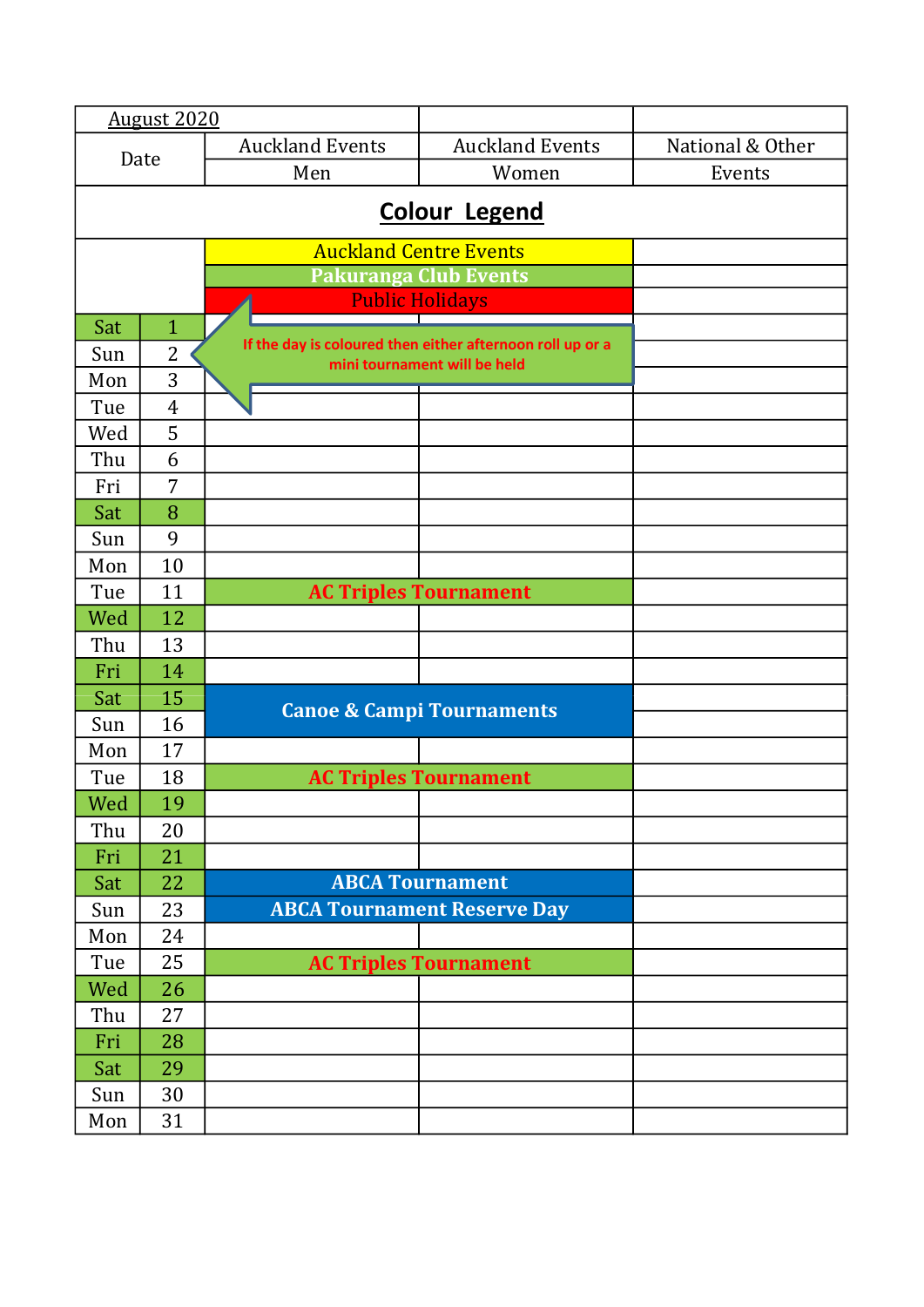| September 2020 |                |                              |                                 |                  |
|----------------|----------------|------------------------------|---------------------------------|------------------|
| Date           |                | <b>Auckland Events</b>       | <b>Auckland Events</b>          | National & Other |
|                |                | Men                          | Women                           | Events           |
| Tue            | $\mathbf{1}$   |                              | <b>AC Triples Tournament</b>    |                  |
| Wed            | $\overline{2}$ |                              |                                 |                  |
| Thu            | 3              |                              |                                 |                  |
| Fri            | $\overline{4}$ |                              |                                 |                  |
| Sat            | 5              |                              | <b>Centre 1-5 Year Singles</b>  |                  |
| Sun            | 6              |                              |                                 |                  |
| Mon            | 7              |                              |                                 |                  |
| Tue            | 8              |                              | <b>AC Triples Tournament</b>    |                  |
| Wed            | 9              |                              |                                 |                  |
| Thu            | 10             |                              |                                 |                  |
| Fri            | 11             |                              |                                 |                  |
| Sat            | 12             | <b>Centre 1-5 Year Pairs</b> |                                 |                  |
| Sun            | 13             |                              |                                 |                  |
| Mon            | 14             |                              |                                 |                  |
| Tue            | 15             |                              | <b>AC Triples Tournament</b>    |                  |
| Wed            | 16             |                              |                                 |                  |
| Thu            | 17             |                              |                                 |                  |
| Fri            | 18             |                              |                                 |                  |
| Sat            | 19             |                              |                                 |                  |
| Sun            | 20             |                              | <b>Centre 1-5 Year Triples</b>  |                  |
| Mon            | 21             |                              |                                 |                  |
| Tue            | 22             |                              | <b>AC Triples Tournament</b>    |                  |
| Wed            | 23             |                              |                                 |                  |
| Thu            | 24             |                              |                                 |                  |
| Fri            | 25             |                              |                                 |                  |
| Sat            | 26             |                              | <b>Auckland Premier Singles</b> |                  |
| Sun            | 27             | <b>Kostanich Singles</b>     |                                 |                  |
| Mon            | 28             |                              |                                 |                  |
| Tue            | 29             |                              | <b>AC Triples Tournament</b>    |                  |
| Wed            | 30             |                              |                                 |                  |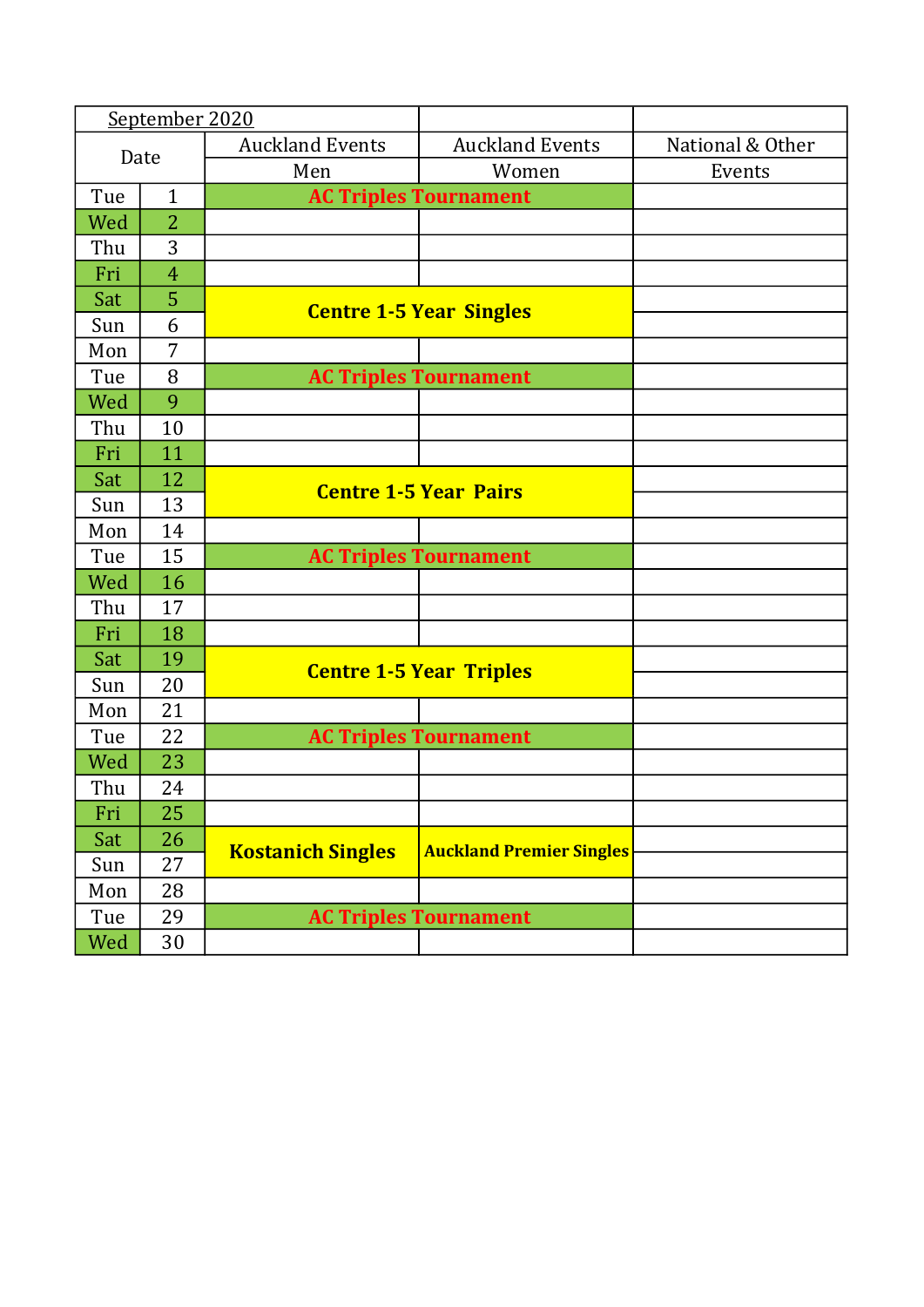|      | October 2020   |                        |                                        |                  |
|------|----------------|------------------------|----------------------------------------|------------------|
| Date |                | <b>Auckland Events</b> | <b>Auckland Events</b>                 | National & Other |
|      |                | Men                    | Women                                  | Events           |
| Thu  | $\mathbf{1}$   |                        |                                        |                  |
| Fri  | $\overline{2}$ |                        |                                        |                  |
| Sat  | 3              |                        | <b>Centre 1-5 Year Fours</b>           |                  |
| Sun  | $\overline{4}$ |                        |                                        |                  |
| Mon  | 5              |                        |                                        |                  |
| Tue  | 6              |                        | <b>AC Triples Tournament</b>           |                  |
| Wed  | 7              |                        |                                        |                  |
| Thu  | 8              |                        |                                        |                  |
| Fri  | 9              |                        |                                        |                  |
| Sat  | 10             |                        |                                        |                  |
| Sun  | 11             |                        | <b>REP PLAY</b>                        |                  |
| Mon  | 12             |                        |                                        |                  |
| Tue  | 13             |                        | <b>AC Triples Tournament</b>           |                  |
| Wed  | 14             |                        |                                        |                  |
| Thu  | 15             |                        |                                        |                  |
| Fri  | 16             |                        |                                        |                  |
| Sat  | 17             |                        | <b>Open Tournament - AC Triples</b>    |                  |
| Sun  | 18             |                        | <b>Centre Presidents Day</b>           |                  |
| Mon  | 19             |                        |                                        |                  |
| Tue  | 20             |                        | <b>AC Triples Tournament</b>           |                  |
| Wed  | 21             |                        |                                        |                  |
| Thu  | 22             |                        |                                        |                  |
| Fri  | 23             |                        |                                        |                  |
| Sat  | 24             |                        |                                        |                  |
| Sun  | 25             |                        |                                        |                  |
| Mon  | 26             |                        | <b>Labour Day</b>                      |                  |
| Tue  | 27             |                        | <b>AC Triples Tournament</b>           |                  |
| Wed  | 28             |                        |                                        |                  |
| Thu  | 29             |                        | <b>Centre 1-5 Year Inter Club B3/5</b> |                  |
| Fri  | 30             |                        |                                        |                  |
| Sat  | 31             |                        | <b>Centre Inter Club</b>               |                  |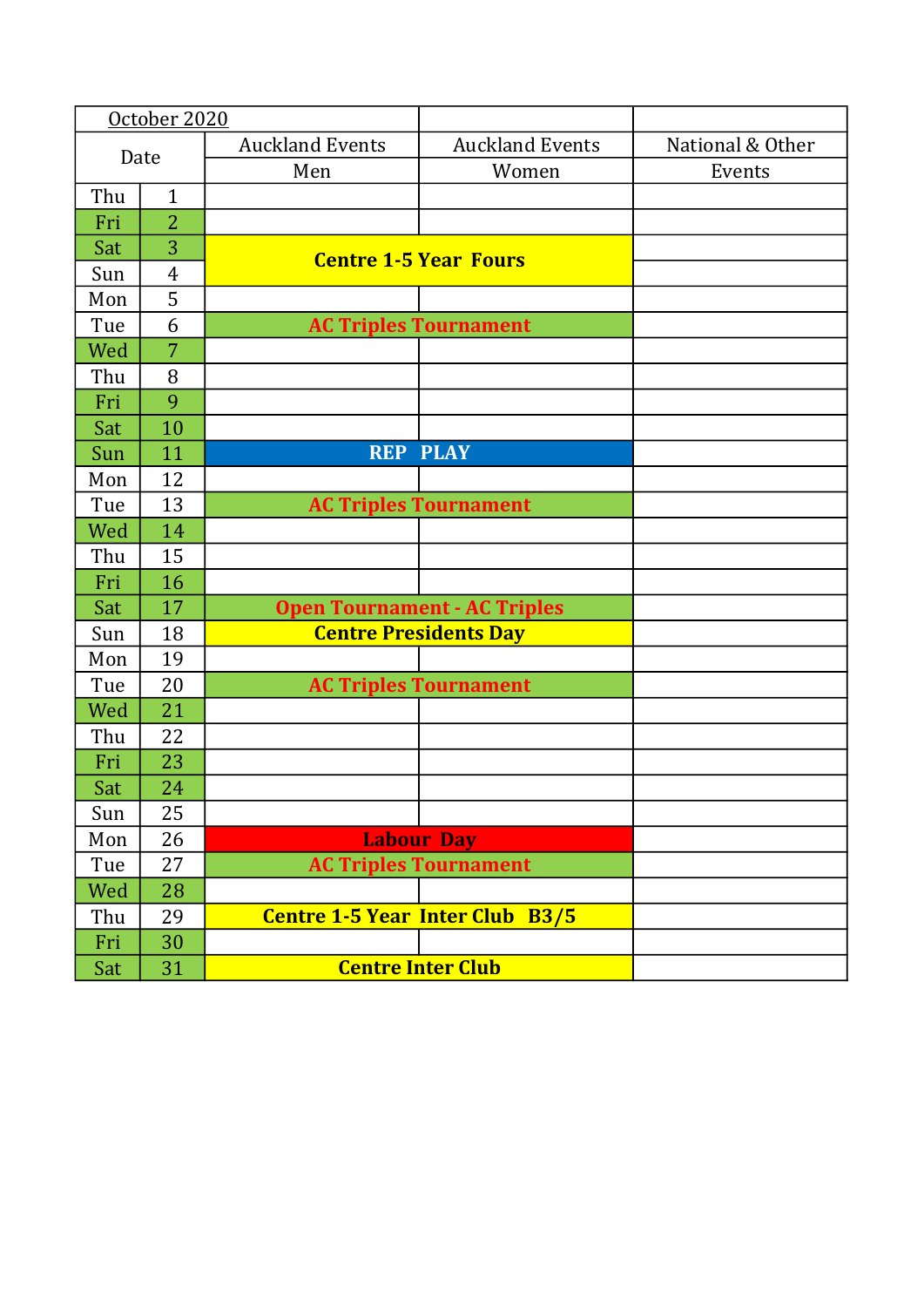| November 2020 |                |                                                    |                                                   |                        |
|---------------|----------------|----------------------------------------------------|---------------------------------------------------|------------------------|
| Date          |                | <b>Auckland Events</b>                             | <b>Auckland Events</b>                            | National & Other       |
|               |                | Men                                                | Women                                             | Events                 |
| Sun           | $\mathbf{1}$   | <b>Club Champ Pairs</b><br><b>Club Champ Pairs</b> |                                                   |                        |
| Mon           | $\overline{2}$ |                                                    |                                                   |                        |
| Tue           | 3              |                                                    | <b>AC Triples Tournament</b>                      |                        |
| Wed           | $\overline{4}$ |                                                    | <b>Evening Social Bowls</b>                       |                        |
| Thu           | 5              |                                                    | <b>Centre 1-5 Year Inter Club B3/5</b>            |                        |
| Fri           | 6              |                                                    |                                                   |                        |
| Sat           | $\overline{7}$ |                                                    | <b>Centre Inter Club</b>                          |                        |
| Sun           | 8              | <b>Club Champ Pairs</b>                            | <b>Club Champ Pairs</b>                           |                        |
| Mon           | 9              |                                                    |                                                   | <b>NI Womens Fours</b> |
| Tue           | 10             |                                                    | <b>AC Triples Tournament</b>                      | <b>NI Womens Fours</b> |
| Wed           | 11             | <b>Evening Social Bowls</b>                        |                                                   | <b>NI Womens Fours</b> |
| Thu           | 12             | <b>Centre 1-5 Year Inter Club B3/5</b>             |                                                   | <b>NI Womens Fours</b> |
| Fri           | 13             |                                                    |                                                   |                        |
| Sat           | 14             |                                                    | <b>Centre Inter Club</b>                          |                        |
| Sun           | 15             | <b>Club Champ Triples</b>                          | <b>Club Champ Triples</b>                         |                        |
| Mon           | 16             |                                                    |                                                   |                        |
| Tue           | 17             |                                                    | <b>AC Triples Tournament</b>                      |                        |
| Wed           | 18             |                                                    | <b>Evening Social Bowls</b>                       |                        |
| Thu           | 19             |                                                    | <b>Centre 1-5 Year Inter Club B3/5</b>            |                        |
| Fri           | 20             |                                                    |                                                   |                        |
| Sat           | 21             |                                                    |                                                   |                        |
| Sun           | 22             | <b>Centre Triples</b>                              | <b>Centre Singles</b>                             |                        |
| Mon           | 23             |                                                    |                                                   |                        |
| Tue           | 24             |                                                    | <b>AC Triples Tournament</b>                      |                        |
| Wed           | 25             |                                                    | <b>Men's Veteran Pairs   Evening Social Bowls</b> |                        |
| Thu           | 26             |                                                    | <b>Centre 1-5 Year Inter Club B3/5</b>            |                        |
| Fri           | 27             |                                                    |                                                   |                        |
| Sat           | 28             | <b>Centre Inter Club Reserve Day</b>               |                                                   |                        |
| Sun           | 29             |                                                    | <b>REP PLAY</b>                                   |                        |
| Mon           | 30             |                                                    |                                                   |                        |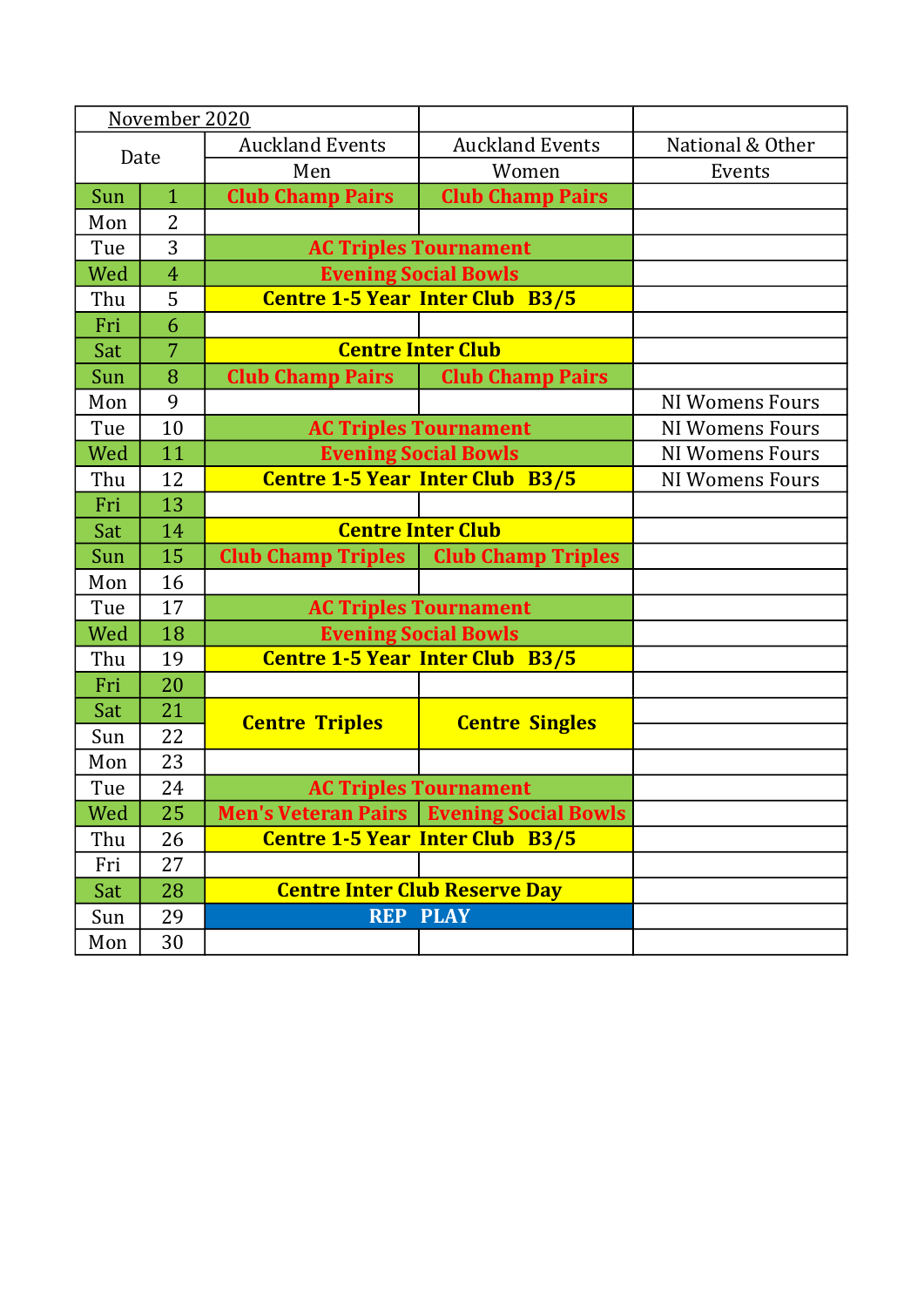|      | December 2020  |                        |                                      |                  |
|------|----------------|------------------------|--------------------------------------|------------------|
| Date |                | <b>Auckland Events</b> | <b>Auckland Events</b>               | National & Other |
|      |                | Men                    | Women                                | Events           |
| Tue  | $\mathbf{1}$   |                        | <b>AC Triples Tournament</b>         |                  |
| Wed  | $\overline{2}$ |                        | <b>Evening Social Bowls</b>          |                  |
| Thu  | 3              |                        |                                      |                  |
| Fri  | $\overline{4}$ |                        |                                      |                  |
| Sat  | 5              | <b>Centre Pairs</b>    | <b>Centre Pairs</b>                  |                  |
| Sun  | 6              |                        |                                      |                  |
| Mon  | 7              |                        |                                      |                  |
| Tue  | 8              |                        | <b>AC Triples Tournament</b>         |                  |
| Wed  | 9              |                        | <b>Evening Social Bowls</b>          |                  |
| Thu  | 10             |                        |                                      |                  |
| Fri  | 11             |                        |                                      |                  |
| Sat  | 12             | <b>Centre Fours</b>    | <b>Centre Fours</b>                  |                  |
| Sun  | 13             |                        |                                      |                  |
| Mon  | 14             |                        |                                      |                  |
| Tue  | 15             |                        | <b>AC Triples Tournament</b>         |                  |
| Wed  | 16             |                        |                                      |                  |
| Thu  | 17             |                        |                                      |                  |
| Fri  | 18             |                        |                                      |                  |
| Sat  | 19             |                        | <b>Club Competions - Reserve Day</b> |                  |
| Sun  | 20             |                        |                                      |                  |
| Mon  | 21             |                        |                                      |                  |
| Tue  | 22             |                        | <b>AC Triples Tournament</b>         |                  |
| Wed  | 23             |                        |                                      |                  |
| Thu  | 24             |                        |                                      |                  |
| Fri  | 25             |                        | <b>Christmas Day</b>                 |                  |
| Sat  | 26             |                        | <b>Boxing Day</b>                    |                  |
| Sun  | 27             |                        |                                      |                  |
| Mon  | 28             |                        |                                      |                  |
| Tue  | 29             |                        |                                      |                  |
| Wed  | 30             |                        |                                      |                  |
| Thu  | 31             |                        |                                      |                  |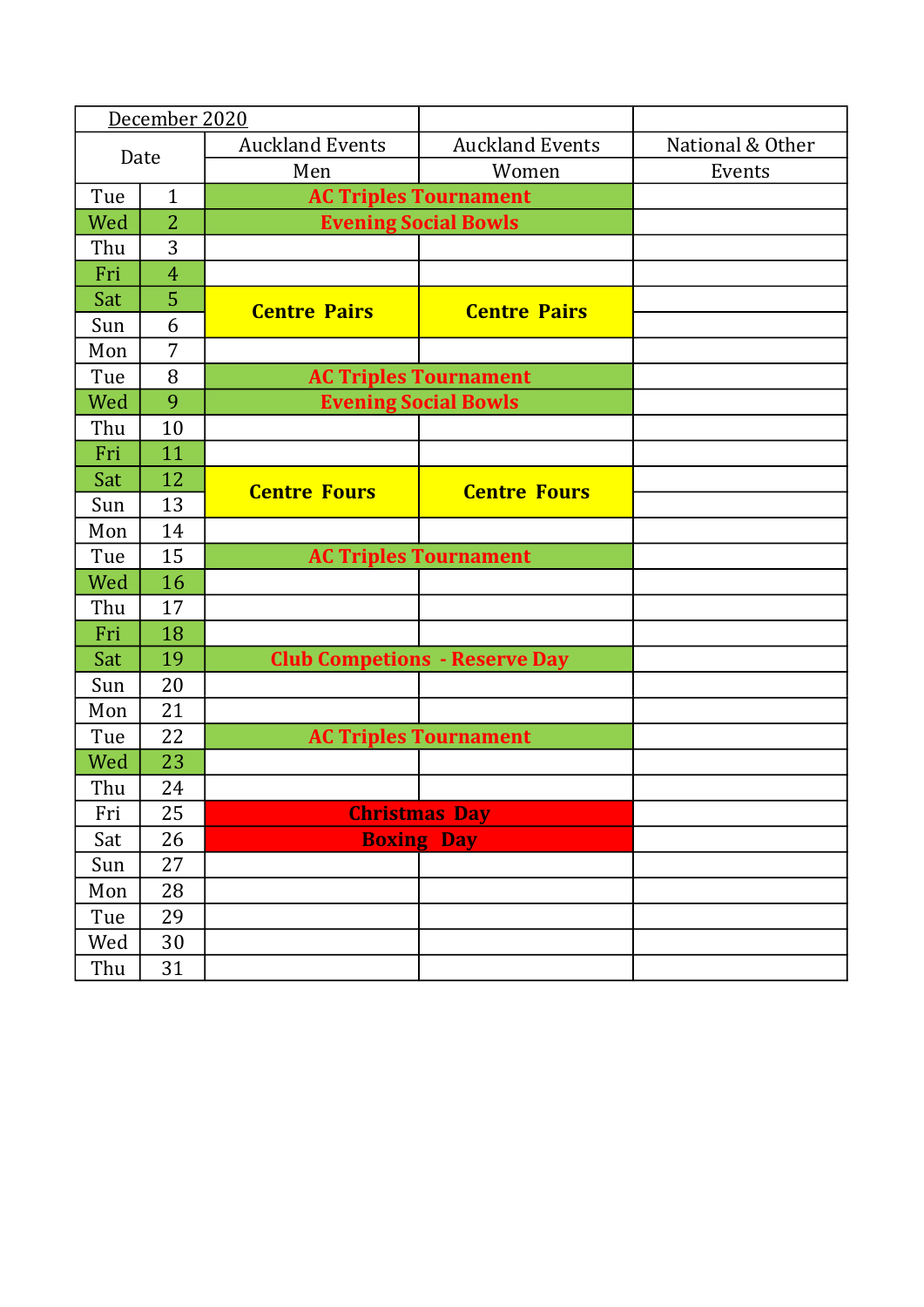|      | January 2021   |                             |                                      |                    |
|------|----------------|-----------------------------|--------------------------------------|--------------------|
| Date |                | <b>Auckland Events</b>      | <b>Auckland Events</b>               | National & Other   |
|      |                | Men                         | Women                                | Events             |
| Fri  | $\mathbf{1}$   |                             | <b>New Years Day</b>                 |                    |
| Sat  | $\overline{2}$ |                             | <b>Day after New Years Day</b>       | Singles & Pairs    |
| Sun  | 3              |                             |                                      | Singles & Pairs    |
| Mon  | $\overline{4}$ |                             |                                      | Singles & Pairs    |
| Tue  | 5              |                             | <b>AC Triples Tournament</b>         | Singles & Pairs    |
| Wed  | 6              |                             |                                      | Singles & Pairs    |
| Thu  | 7              |                             |                                      | Singles & Pairs    |
| Fri  | 8              |                             |                                      | Singles & Pairs    |
| Sat  | 9              |                             | <b>Centre Open 2-4-2 Mixed Fours</b> |                    |
| Sun  | 10             |                             | <b>Centre Open 2-4-2 Mixed Fours</b> |                    |
| Mon  | 11             |                             | <b>Centre Open 2-4-2 Mixed Fours</b> |                    |
| Tue  | 12             |                             | <b>AC Triples Tournament</b>         |                    |
| Wed  | 13             |                             |                                      |                    |
| Thu  | 14             |                             |                                      |                    |
| Fri  | 15             |                             |                                      |                    |
| Sat  | 16             | <b>Club Champ Fours</b>     | <b>Club Champ Singles</b>            |                    |
| Sun  | 17             |                             |                                      |                    |
| Mon  | 18             |                             |                                      | Taranaki Fours [M] |
| Tue  | 19             |                             | <b>AC Triples Tournament</b>         | Taranaki Fours [M] |
| Wed  | 20             |                             |                                      | Taranaki Fours [M] |
| Thu  | 21             |                             |                                      | Taranaki Fours [M] |
| Fri  | 22             |                             |                                      | Taranaki Fours [M] |
| Sat  | 23             |                             |                                      | Taranaki Fours [M] |
| Sun  | 24             |                             |                                      | Taranaki Fours [M] |
| Mon  | 25             |                             |                                      |                    |
| Tue  | 26             | <b>AC Triples Tournamen</b> | <b>Auck 3/5 Inter-club</b>           | Taranaki Fours [W] |
| Wed  | 27             |                             |                                      | Taranaki Fours [W] |
| Thu  | 28             |                             |                                      | Taranaki Fours [W] |
| Fri  | 29             |                             |                                      | Taranaki Fours [W] |
| Sat  | 30             |                             |                                      | Taranaki Fours [W] |
| Sun  | 31             |                             |                                      | Taranaki Fours [W] |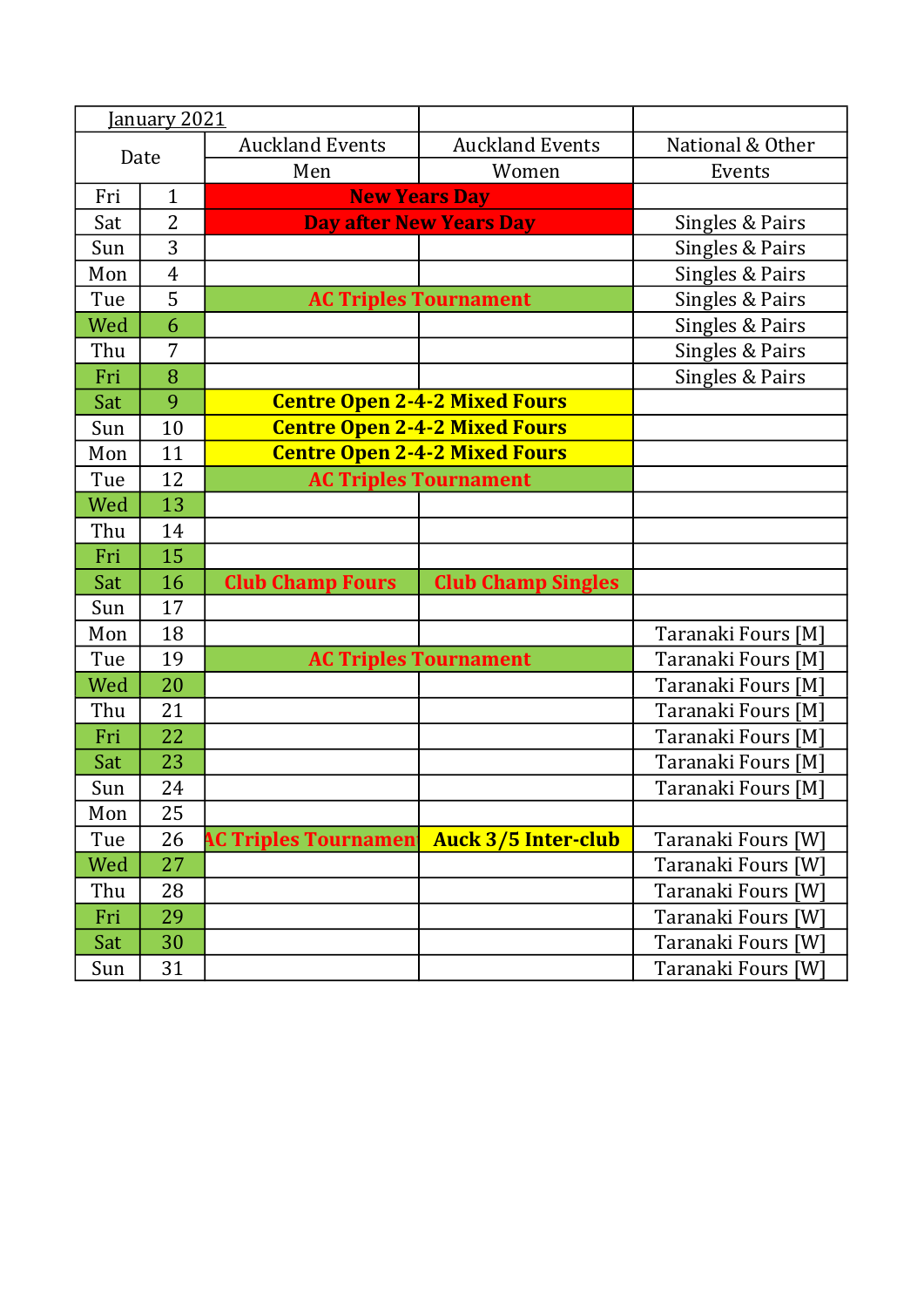| February 2021 |                 |                                                 |                            |                            |
|---------------|-----------------|-------------------------------------------------|----------------------------|----------------------------|
| Date          |                 | <b>Auckland Events</b>                          | <b>Auckland Events</b>     | National & Other           |
|               |                 | Men                                             | Women                      | Events                     |
| Mon           | $\mathbf{1}$    | <b>Anniversary Day</b>                          |                            |                            |
| Tue           | $\overline{2}$  | <b>AC Triples Tournamen</b>                     | <b>Auck 3/5 Inter-club</b> |                            |
| Wed           | $\overline{3}$  |                                                 |                            |                            |
| Thu           | $\overline{4}$  |                                                 |                            |                            |
| Fri           | $\overline{5}$  |                                                 |                            | Maori Bowls                |
| Sat           | 6               |                                                 |                            | Maori Bowls                |
| Sun           | 7               |                                                 |                            | Maori Bowls                |
| Mon           | 8               | <b>Waitangi Day Observed</b>                    |                            |                            |
| Tue           | 9               | <b>AC Triples Tournamen Auck 3/5 Inter-club</b> |                            | Clubs NZ Fours [M]         |
| Wed           | 10              | <b>Evening Social Bowls</b>                     |                            | Clubs NZ Fours [M]         |
| Thu           | 11              |                                                 |                            |                            |
| Fri           | 12              |                                                 |                            | Clubs NZ Fours [M]         |
| Sat           | 13              | <b>Club Junior Pairs</b>                        | <b>Club Junior Pairs</b>   | Clubs NZ Fours [M]         |
| Sun           | 14              | <b>Club Junior Singles</b>                      | <b>Club Junior Singles</b> | Clubs NZ Fours [M]         |
| Mon           | 15              |                                                 |                            | <b>Masters Nth Harbour</b> |
| Tue           | 16              | <b>AC Triples Tournamen Auck 3/5 Inter-club</b> |                            | <b>Masters Nth Harbour</b> |
| Wed           | 17              | <b>Evening Social Bowls</b>                     |                            | <b>Masters Nth Harbour</b> |
| Thu           | 18              |                                                 |                            | <b>Masters Nth Harbour</b> |
| Fri           | 19              |                                                 |                            | <b>Masters Nth Harbour</b> |
| Sat           | 20              | <b>Centre Singles</b>                           | <b>Centre Triples</b>      |                            |
| Sun           | 21              |                                                 |                            |                            |
| Mon           | $\overline{22}$ |                                                 |                            |                            |
| Tue           | 23              | <b>AC Triples Tournamen Auck 3/5 Inter-club</b> |                            |                            |
| Wed           | $\overline{24}$ | <b>Evening Social Bowls</b>                     |                            | <b>Bowls NZ Fours</b>      |
| Thu           | 25              |                                                 |                            | <b>Bowls NZ Fours</b>      |
| Fri           | 26              |                                                 |                            | <b>Bowls NZ Fours</b>      |
| Sat           | 27              | <b>Club Champ Singles</b>                       | <b>Club Champ Fours</b>    | <b>Bowls NZ Fours</b>      |
| Sun           | 28              | <b>Club Champ Singles</b>                       | <b>Club Champ Fours</b>    | <b>Bowls NZ Fours</b>      |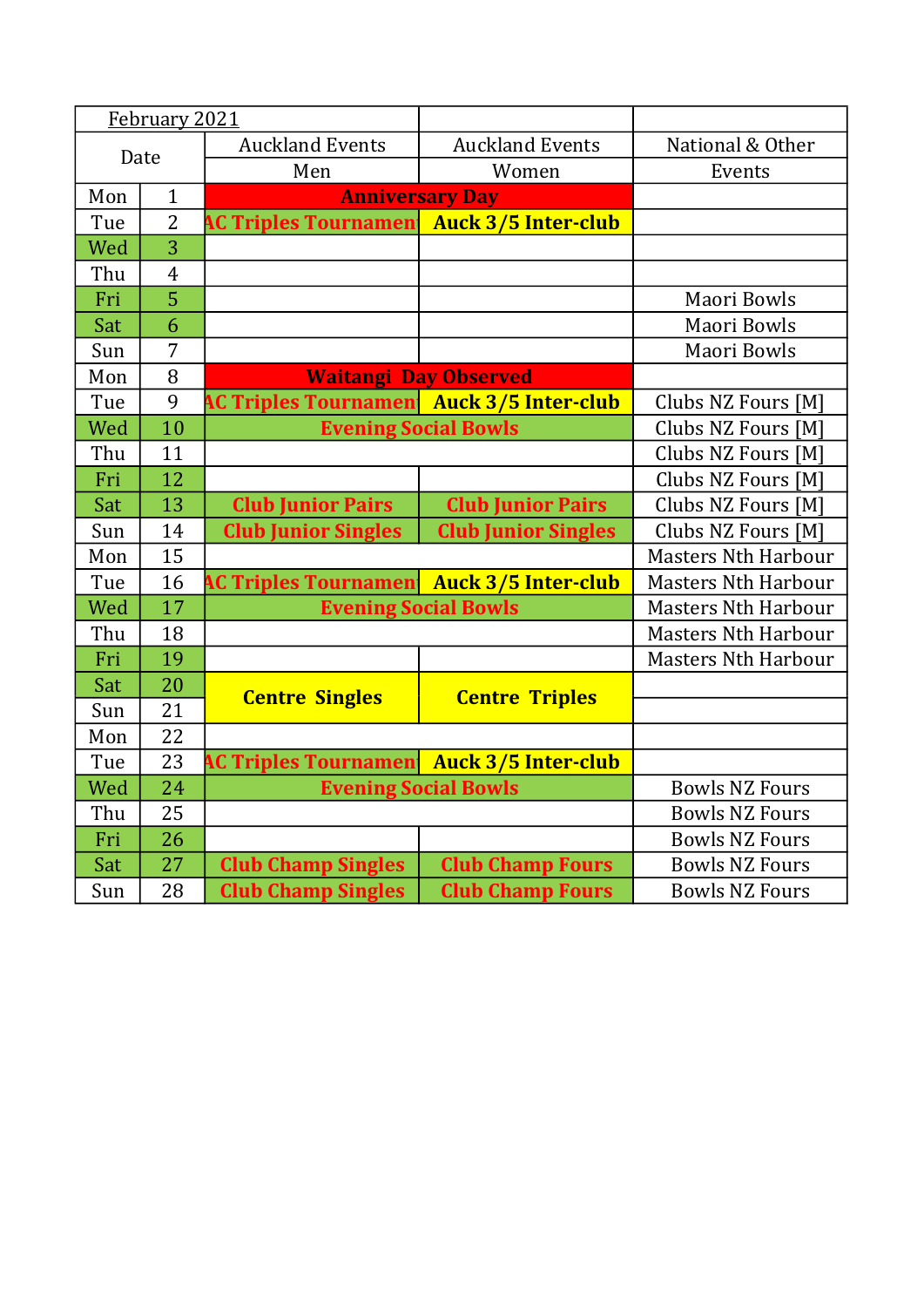|      | March2021      |                                      |                                           |                             |
|------|----------------|--------------------------------------|-------------------------------------------|-----------------------------|
| Date |                | <b>Auckland Events</b>               | <b>Auckland Events</b>                    | National & Other            |
|      |                | Men                                  | Women                                     | Events                      |
| Mon  | $\mathbf{1}$   |                                      |                                           | <b>Bowls NZ Mixed Pairs</b> |
| Tue  | $\overline{2}$ |                                      | <b>AC Triples Tournament</b>              | <b>Bowls NZ Mixed Pairs</b> |
| Wed  | 3              |                                      | <b>Evening Social Bowls</b>               | <b>Bowls NZ Mixed Pairs</b> |
| Thu  | $\overline{4}$ |                                      |                                           |                             |
| Fri  | $\overline{5}$ |                                      |                                           |                             |
| Sat  | 6              |                                      | <b>National 7's Interclub Qualifying</b>  |                             |
| Sun  | 7              |                                      |                                           |                             |
| Mon  | 8              |                                      | <b>Auckland Secondary Schools - Pairs</b> |                             |
| Tue  | 9              |                                      | <b>AC Triples Tournament</b>              |                             |
| Wed  | 10             |                                      | <b>Evening Social Bowls</b>               |                             |
| Thu  | 11             |                                      |                                           |                             |
| Fri  | 12             |                                      |                                           |                             |
| Sat  | 13             | <b>National 7's Interclub Finals</b> |                                           |                             |
| Sun  | 14             |                                      | <b>REP PLAY</b>                           |                             |
| Mon  | 15             |                                      |                                           |                             |
| Tue  | 16             |                                      | <b>AC Triples Tournament</b>              |                             |
| Wed  | 17             |                                      | <b>Evening Social Bowls</b>               |                             |
| Thu  | 18             |                                      |                                           | National Intercentre        |
| Fri  | 19             |                                      |                                           | National Intercentre        |
| Sat  | 20             |                                      | <b>Centre 1-5 Year Inter Club</b>         | National Intercentre        |
| Sun  | 21             |                                      |                                           | National Intercentre        |
| Mon  | 22             |                                      |                                           |                             |
| Tue  | 23             |                                      | <b>AC Triples Tournament</b>              |                             |
| Wed  | 24             |                                      |                                           |                             |
| Thu  | 25             |                                      |                                           |                             |
| Fri  | 26             |                                      |                                           |                             |
| Sat  | 27             |                                      | <b>Centre Finals Weekend</b>              |                             |
| Sun  | 28             |                                      |                                           |                             |
| Mon  | 29             |                                      |                                           |                             |
| Tue  | 30             |                                      | <b>AC Triples Tournament</b>              | <b>Secondary Schools</b>    |
| Wed  | 31             |                                      |                                           | <b>Secondary Schools</b>    |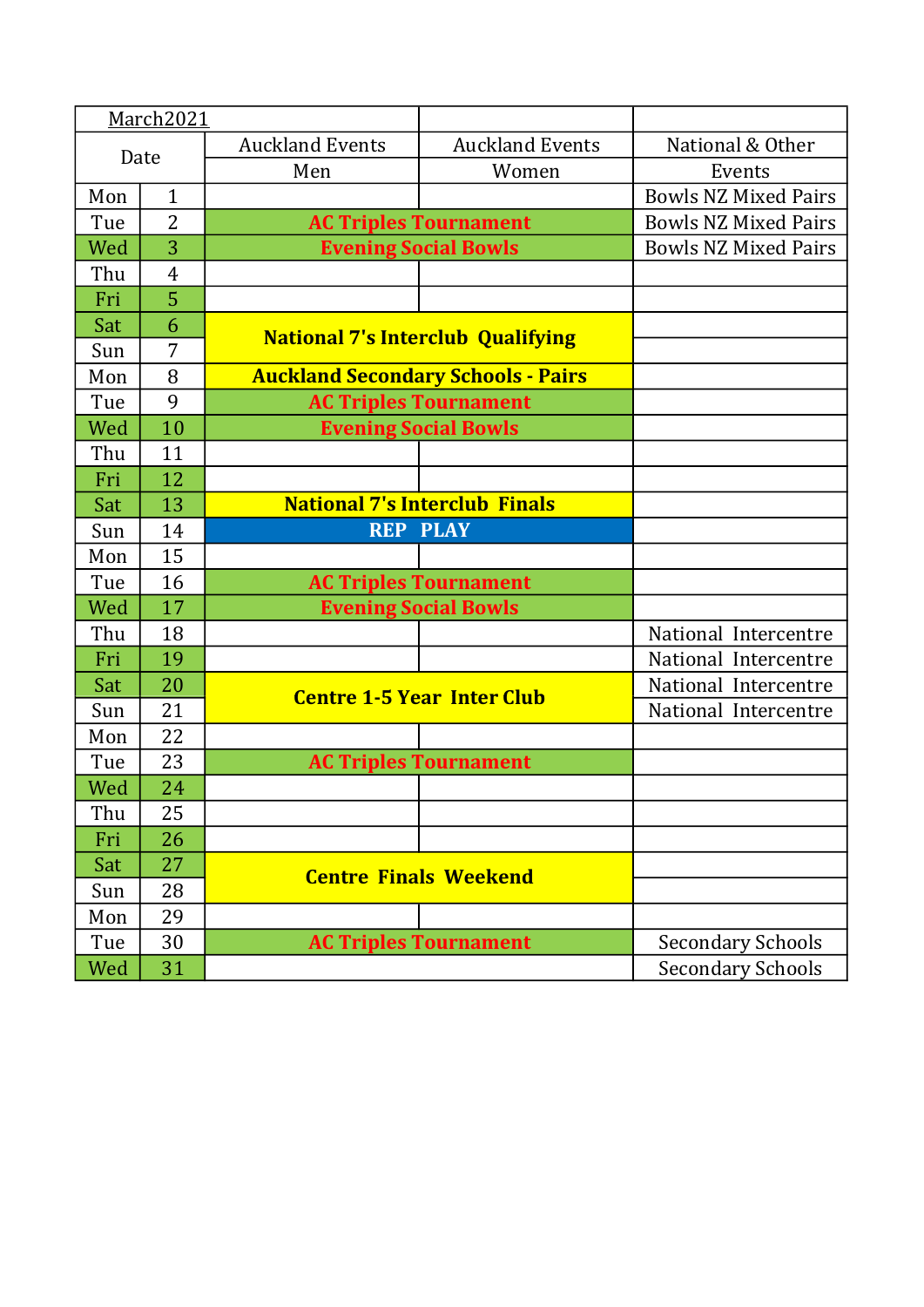|      | <b>April 2021</b> |                                      |                                    |                            |
|------|-------------------|--------------------------------------|------------------------------------|----------------------------|
| Date |                   | <b>Auckland Events</b>               | <b>Auckland Events</b>             | National & Other           |
|      |                   | Men                                  | Women                              | Events                     |
| Thu  | $\mathbf{1}$      |                                      |                                    |                            |
| Fri  | $\overline{2}$    |                                      |                                    |                            |
| Sat  | 3                 |                                      | <b>Easter Weekend</b>              |                            |
| Sun  | $\overline{4}$    |                                      |                                    |                            |
| Mon  | 5                 |                                      |                                    |                            |
| Tue  | 6                 |                                      | <b>AC Triples Tournament</b>       |                            |
| Wed  | 7                 |                                      |                                    |                            |
| Thu  | 8                 |                                      |                                    |                            |
| Fri  | 9                 |                                      |                                    |                            |
| Sat  | 10                |                                      |                                    |                            |
| Sun  | 11                | <b>Centre Champ of Champ Singles</b> |                                    |                            |
| Mon  | 12                |                                      |                                    |                            |
| Tue  | 13                |                                      | <b>AC Triples Tournament</b>       |                            |
| Wed  | 14                |                                      |                                    |                            |
| Thu  | 15                |                                      |                                    | <b>National 7's Finals</b> |
| Fri  | 16                |                                      |                                    | <b>National 7's Finals</b> |
| Sat  | 17                |                                      | <b>Lloyd Elsmore Tournament</b>    | <b>National 7's Finals</b> |
| Sun  | 18                |                                      | <b>Lloyd Elsmore Tournament</b>    | National 7's Finals        |
| Mon  | 19                |                                      |                                    |                            |
| Tue  | 20                |                                      | <b>AC Triples Tournament</b>       |                            |
| Wed  | 21                |                                      |                                    |                            |
| Thu  | 22                |                                      |                                    |                            |
| Fri  | 23                |                                      |                                    |                            |
| Sat  | 24                |                                      | <b>Club Junior Mixed Triples</b>   |                            |
| Sun  | 25                |                                      | <b>Club Vera Peake Mixed Pairs</b> |                            |
| Mon  | 26                | <b>Anzac Day Observed</b>            |                                    |                            |
| Tue  | 27                |                                      | <b>AC Triples Tournament</b>       |                            |
| Wed  | 28                |                                      |                                    |                            |
| Thu  | 29                |                                      |                                    |                            |
| Fri  | $30\,$            |                                      |                                    |                            |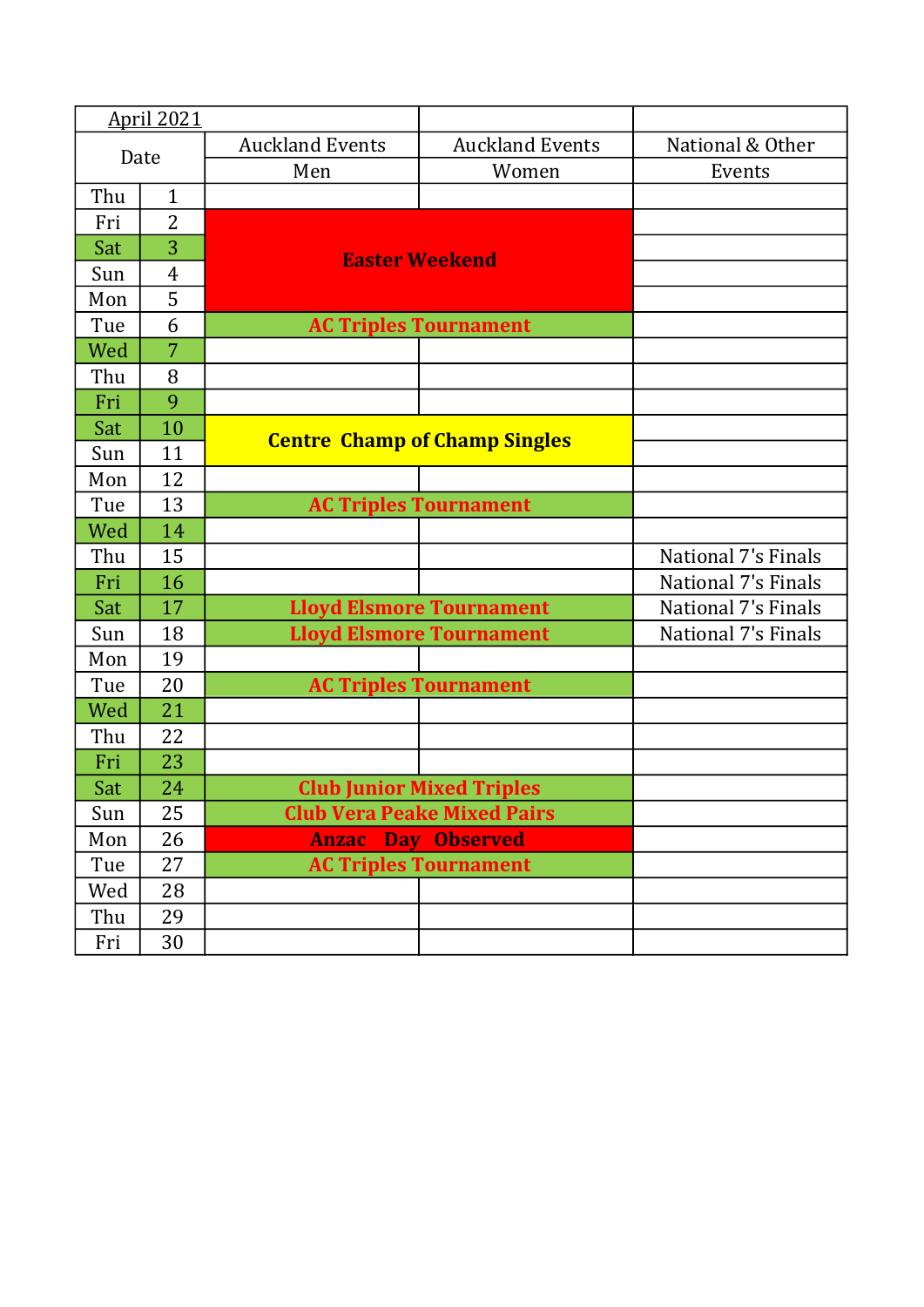|      | May 2021       |                        |                                                     |                            |
|------|----------------|------------------------|-----------------------------------------------------|----------------------------|
| Date |                | <b>Auckland Events</b> | <b>Auckland Events</b>                              | National & Other           |
|      |                | Men                    | Women                                               | Events                     |
| Sat  | $\mathbf{1}$   |                        | <b>Club - 1st Year Singles both Men &amp; Women</b> | Regional 1-5 Yr InterClub  |
| Sun  | $\overline{2}$ |                        |                                                     | Bowls 3/5 Interclub Finals |
| Mon  | 3              |                        |                                                     |                            |
| Tue  | $\overline{4}$ |                        | <b>AC Triples Tournament</b>                        |                            |
| Wed  | 5              |                        |                                                     |                            |
| Thu  | 6              |                        |                                                     |                            |
| Fri  | 7              |                        |                                                     |                            |
| Sat  | 8              |                        | <b>Centre Champ of Champ Pairs</b>                  |                            |
| Sun  | 9              |                        |                                                     |                            |
| Mon  | 10             |                        |                                                     |                            |
| Tue  | 11             |                        | <b>AC Triples Tournament</b>                        |                            |
| Wed  | 12             |                        |                                                     |                            |
| Thu  | 13             |                        |                                                     |                            |
| Fri  | 14             |                        |                                                     |                            |
| Sat  | 15             |                        | <b>Centre Champ of Champ Triples</b>                |                            |
| Sun  | 16             |                        |                                                     |                            |
| Mon  | 17             |                        |                                                     |                            |
| Tue  | 18             |                        | <b>AC Triples Tournament</b>                        |                            |
| Wed  | 19             |                        |                                                     |                            |
| Thu  | 20             |                        |                                                     |                            |
| Fri  | 21             |                        |                                                     |                            |
| Sat  | 22             |                        | <b>Centre Champ of Champ Fours</b>                  |                            |
| Sun  | 23             |                        |                                                     |                            |
| Mon  | 24             |                        |                                                     |                            |
| Tue  | 25             |                        | <b>AC Triples Tournament</b>                        |                            |
| Wed  | 26             |                        |                                                     |                            |
| Thu  | 27             |                        |                                                     |                            |
| Fri  | 28             |                        |                                                     |                            |
| Sat  | 29             |                        | <b>Centre Reserve Weekend</b>                       |                            |
| Sun  | 30             |                        |                                                     |                            |
| Mon  | 31             |                        |                                                     |                            |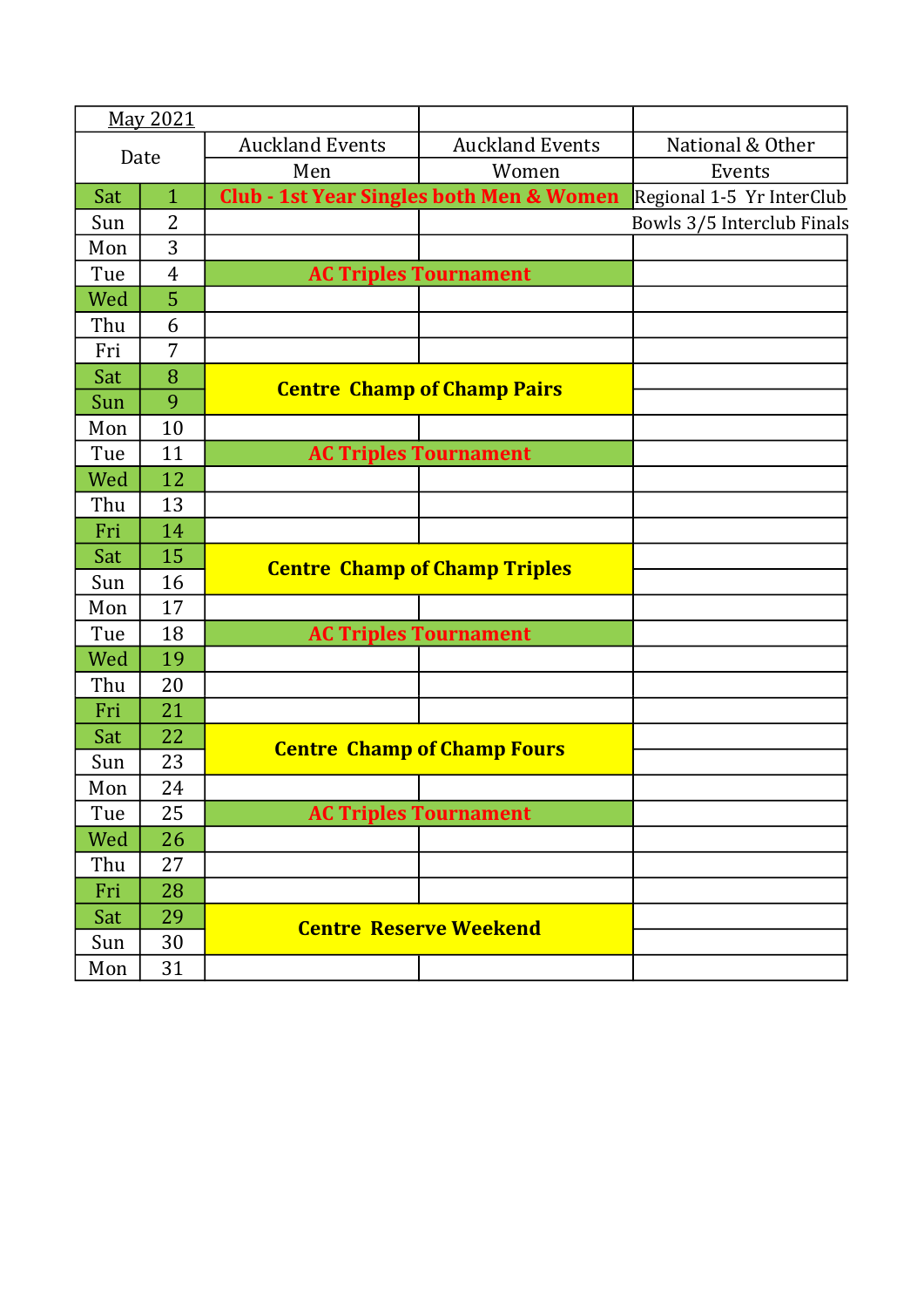| <b>SURNAME</b>   | <b>FIRST NAME</b> | <b>PHONE</b> | <b>MOBILE</b> |
|------------------|-------------------|--------------|---------------|
| Appolloni        | Paul              | 9634345      |               |
| <b>Bennett</b>   | Chris             | 534 4690     | 0220904119    |
| <b>Blakeman</b>  | <b>Russ</b>       | 577 3414     |               |
| <b>Brown</b>     | Michelle          |              | 027 2565469   |
| <b>Brown</b>     | Geremy            |              | 021 0616883   |
| <b>Brunton</b>   | Marleen           | 274 3535     |               |
| <b>Brunton</b>   | Tere              | 274 3535     |               |
| <b>Brunton</b>   | Ra                | 570 9964     |               |
| Chan             | Shirley           | 9088128      |               |
| Chan             | Tim               | 9088128      |               |
| Cheung           | Oy-Haar           | 271 2955     |               |
| Cheung           | Spencer           | 271 2955     |               |
| <b>Clark</b>     | <b>Robert</b>     | 576 4715     | 021 1490069   |
| Collier          | Jeff              | 533 9490     | 027 8465147   |
| Costello         | Mike              | 265 2522     | 021 1152607   |
| Darracott        | Greg              |              | 021 2739600   |
| Dawson           | Dave              |              | 021 1807015   |
| <b>Dickson</b>   | Murray            | 576 3164     | 027 4784468   |
| <b>Dollimore</b> | Deon              | 536 4231     |               |
| <b>Dowsett</b>   | Sharon            | 534 3342     | 021 993112    |
| <b>Drake</b>     | Edward            | 9084616      | 027 4034219   |
| Dulakivekat      | Tevita            | 211465314    |               |
| Ferregel         | Larry             |              | 027 2713705   |
| Ford             | Wayne             | 534 2722     | 021 0734463   |
| Ford             | Warwick           | 534 2722     | 021 02949266  |
| Fraser           | Jill              | 576 8698     | 528 6337 wk   |
| Gerber           | Fred              | 576 5681     |               |
| Ghadiali         | Ashtad            | 273 6366     | 021 2780017   |
| Ghadiali         | Sharmila          | 273 6366     | 021 717766    |
| Hadrup           | Michael           | 534 3379     | 021 488595    |
| Henry            | Anne              | 570 2172     | 021 02958619  |
| Johnstone        | Shirley           | 576 8116     |               |
| Jones            | Pauline           | 533 6414     |               |
| Jones            | Trefor            | 533 6414     |               |